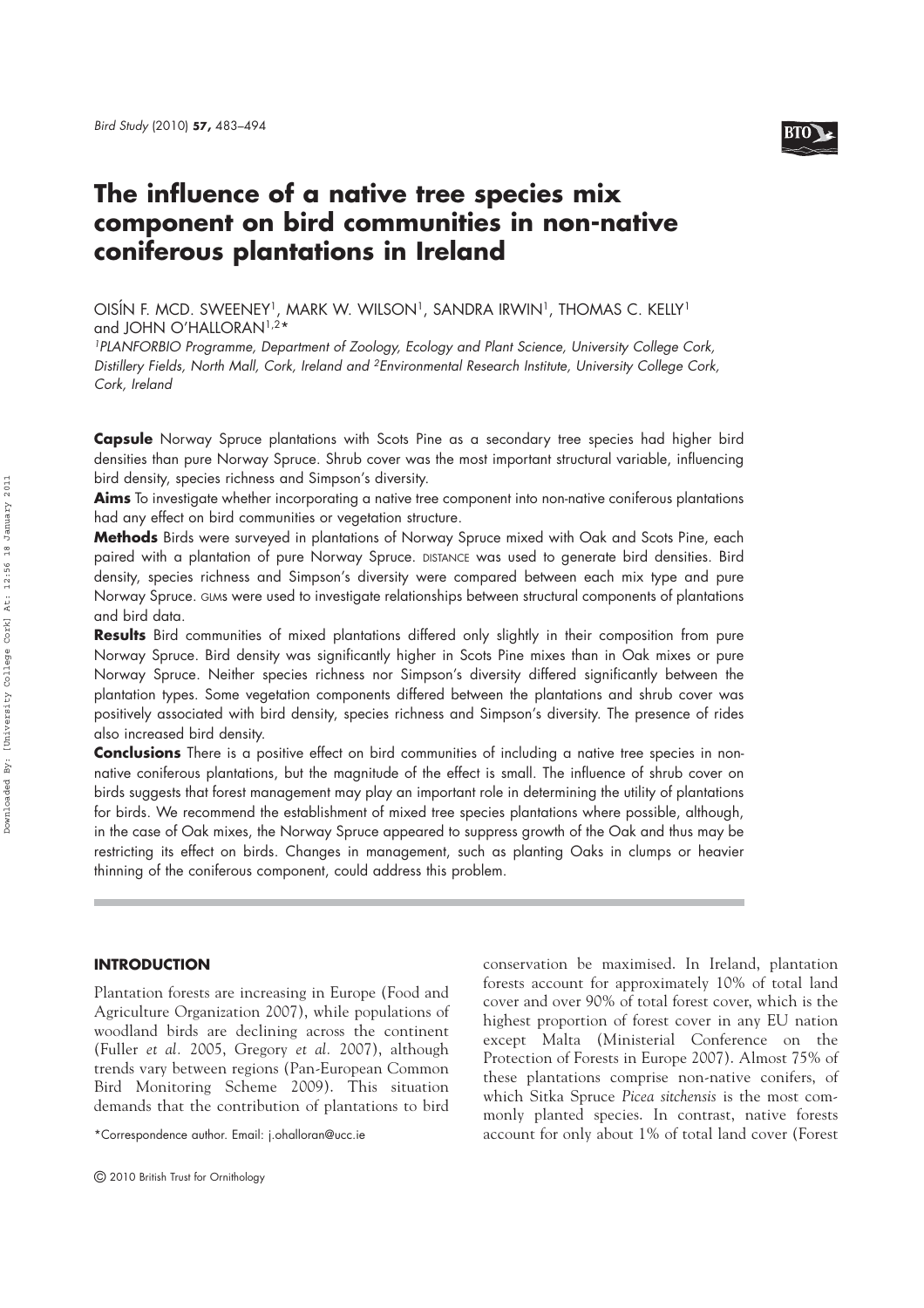Service 2007). Plantation forests are therefore an extensive potential bird habitat, and their value for bird conservation requires investigation in this context.

Bird communities change throughout the plantation forest cycle and by the time commercial maturity (about 50 years) is reached the bird community in Irish plantations is dominated by a small number of species (Wilson *et al.* 2006). This suggests that plantations could be improved to benefit a wider range of bird species. Introducing native tree species as a minority component of a non-native coniferous plantation is one silvicultural technique by which plantations may potentially be improved for the benefit of biodiversity (Kerr 1999). However, there is relatively little published research addressing biodiversity in mixed species forestry. Mixed species silviculture is often practiced to maximise crop production through, for example, complementary resource use (Hartley 2002, Kelty 2006) and not through consideration of biodiversity requirements.

Using a native tree species as a secondary mix species in a non-native coniferous plantation may mimic a more natural system (Ratcliffe & Peterken 1995) and permit bird species that prefer both the primary and secondary plantation tree species to utilise the plantation (Gjerde & Saetersdal 1997, Diaz 2006). Food availability for birds may increase with the addition of a native tree species (Hartley 2002), as the number of invertebrate species that a tree hosts may be related to the length of time the tree has been present in a region (Birks 1980, Kennedy & Southwood 1984). Also, bird communities are influenced by vegetation structure (Fuller *et al.* 2007, Nikolov 2009) and structural components of a forest such as shrubs and graminoids are associated with canopy openness (Smith *et al.* 2008). Native tree species that allow more light penetration may, therefore, increase understory vegetation cover, which may in turn provide more nest-sites and food sources for birds (Quine *et al.* 2007). The additional tree species itself and the secondary effect that the mix of tree species has on forest understorey vegetation structure may therefore both influence bird communities.

The presence of non-crop broadleaf trees in a coniferous plantation has been shown to increase bird diversity and species richness, and to be utilised by the less common species in plantations (Bibby *et al.* 1989, O'Halloran *et al.* 1998, Wilson *et al.* 2010). Mixed plantations of broadleaves and conifers possess bird communities intermediate between those of pure broadleaved plantations and pure coniferous plantations (Donald *et al.* 1998). Species richness does not differ systematically between mixed plantations and pure plantations of either broadleaved or coniferous trees (Bibby *et al.* 1989, Donald *et al.* 1998, Archaux & Bakkaus 2007), but in managed boreal forests, bird species richness is positively associated with the presence of mixed stands (Jansson & Andren 2003). Similarly, in naturally occurring Mediterranean forests, mixed stands of Oak and Pine have higher bird species richness than pure Pine stands, owing to the occurrence of both Oak and Pine avifauna (Diaz 2006). In Irish Yew *Taxus baccata* forests, the presence of Oak *Quercus petraea* affects the distribution of birds throughout a stand and most bird species utilise either clearings or Oak in preference to uniform areas of yew (Carruthers & Gosler 1994).

The present study aimed to test whether the bird communities of mixed plantations differed from those of monocultures by comparing two types of mixed plantation paired with structurally similar monocultures in close geographical proximity. The study investigated the importance of structural features of plantations, as well as tree species composition, to birds. The results of this study will help inform forest management in the future. In particular, a number of questions were asked:

- 1. Are there differences between the bird communities of pure and mixed plantation forests?
- 2. Do vegetation and structural components differ between mixed and pure plantations, and what vegetation components are most important to birds in plantations?
- 3. Do the two native secondary mix tree species investigated have appreciably different influences on bird communities?
- 4. Which bird species, if any, show the greatest differences in population density between pure and mixed stands?

## **METHODS**

#### **Site selection**

After initial exploration of a forest database to determine what types of mixed plantations existed in the landscape, Norway Spruce *Picea abies* was chosen as the primary plantation tree. Sitka Spruce would have been preferable because of its importance in the plantation forest estate in Ireland, but suitable mixed plantations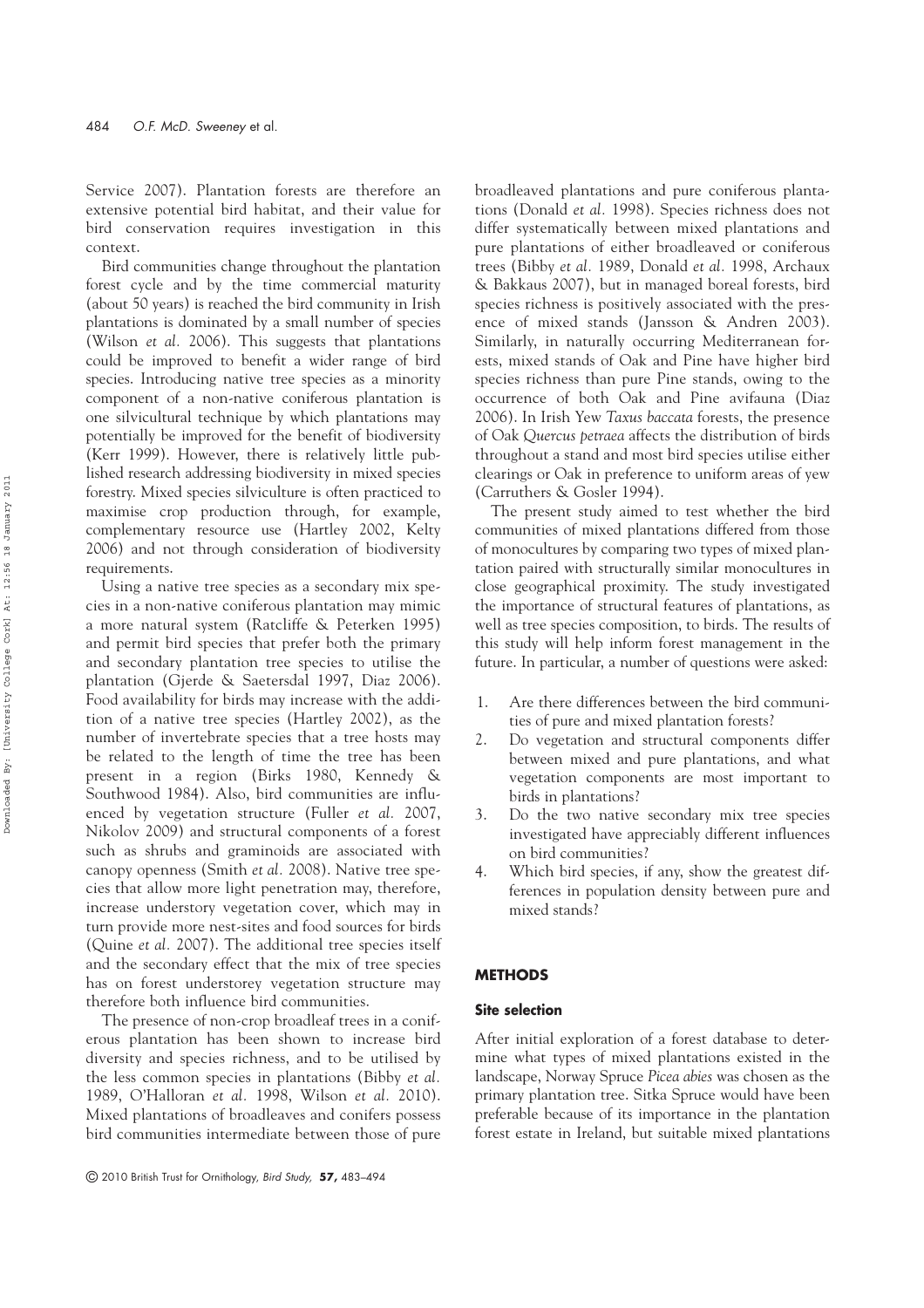were not available. Oak *Quercus* spp. and Scots Pine *Pinus sylvestris* were chosen as the secondary mix species. Plantations containing both Norway Spruce and either Oak or Scots Pine are referred to as 'mixes'. Five Oak mixes and five Scots Pine mixes were identified, each with a matching stand of pure Norway Spruce, resulting in 20 forests in total to be studied. In all study sites, the secondary mix species accounted for between 20 and 40% of the crop trees and was intimately mixed with the primary tree species (i.e. not clumped, but distributed more or less evenly throughout the stand). All forests were mature plantations of a similar age.

 arcgis version 9.2 and a forestry database were used to select both pure and mixed plantation forests. To minimize site effects, mixed and pure paired forests were located as close to each other as possible. Most paired forests were within 5−10 km of each other, but in one instance this was not possible owing to a lack of suitable plantations, and the mix and pure forests were located approximately 50 km apart (Fig. 1). Following the selection procedure, forests were ground-truthed to check that stem density was similar between the mixed and pure plantations so that any differences detected between members of a pair could be primarily attributed to the mix component, rather than to differences in thinning intensity.

# **Bird surveys**

Point counts (Bibby *et al.* 2000) were used to survey bird communities in all forests during the 2008 breeding season, and the same observer conducted all counts. Points had a radius of 50 m and were randomly placed on both the edge and interior of each forest, a minimum of 100 m apart. Where possible, six point counts were placed in each forest to ensure reliable density estimates and to standardise survey effort. However, two forests were too small to contain six points, so one received four and the other five. Species accumulation curves were constructed for each forest type in estimate s (Colwell 2006) and used to ensure that the lower survey effort in these two forests did not bias species richness estimation. Because some points were located close to the forest edge, and because some sites contained fewer points, the total area surveyed in the different forest types was not identical. However, the proportional difference was only 5% in terms of area sampled per site type and is, therefore, unlikely to have biased results.

Counts lasted for ten minutes, during which time all the birds seen and heard within 50 m of the observer

were recorded. Distances were measured with a rangefinder where possible. Each site was visited twice, the first early in the breeding season (April–May) and the second later (May–July), an approach that is superior to a single count when censusing birds (Drapeau *et al.* 1999). Because this study was part of a larger project, there were a large number of forests to be surveyed and it was necessary to survey in both the morning and afternoon. Therefore, either the early or late visit was conducted in the morning and the other in the afternoon (i.e. each forest received both a morning and afternoon count). This approach has been used successfully to compare bird communities of different forest types (Wilson *et al.* 2006). Densities of all species were calculated for the early and late counts and the maximum of these two values was used as the density of a species.

#### **Bird communities**

Species and individuals detected in flight, and individuals of the Hirundinidae, Motacilliadae or Corvidae (with the exception of Jay *Garrulus glandarius*) were not used in the analyses as their presence in a forest could not be assumed to be evidence of breeding.

Bird communities were analysed in respect of population density, species richness and mean inverse Simpson's diversity (Simpson's diversity). ESTIMATE S (Colwell 2006) was used to resample the data randomly 500 times to generate a mean Simpson's diversity for every site to ensure that there was no effect of sample order on the index. Species richness was calculated as the cumulative number of species recorded over two visits. DISTANCE (Thomas *et al.* 2006) was used to convert field observations to bird densities. Because differences in detectability between species can bias density estimations if not accounted for (Alldredge *et al.* 2007), each species was allocated to one of four species detection groups (Table 1) that contained species which could be modelled using a single detection function. Species were allocated to groups depending on their method of detection, the distribution of detections in five distance bands (0–10 m; 11–20 m; 21–30 m; 31–40 m; and 41–50 m) and knowledge of the species' ecology. Species in these groups were then analysed together, and their detectability assumed to be similar. Because habitat may also affect the detectability of birds (Schieck 1997), cluster analysis was carried out in pc-ord (McCune & Mefford 2006) using the vegetation data collected in each forest, and each study site was allocated to one of three habitat groups for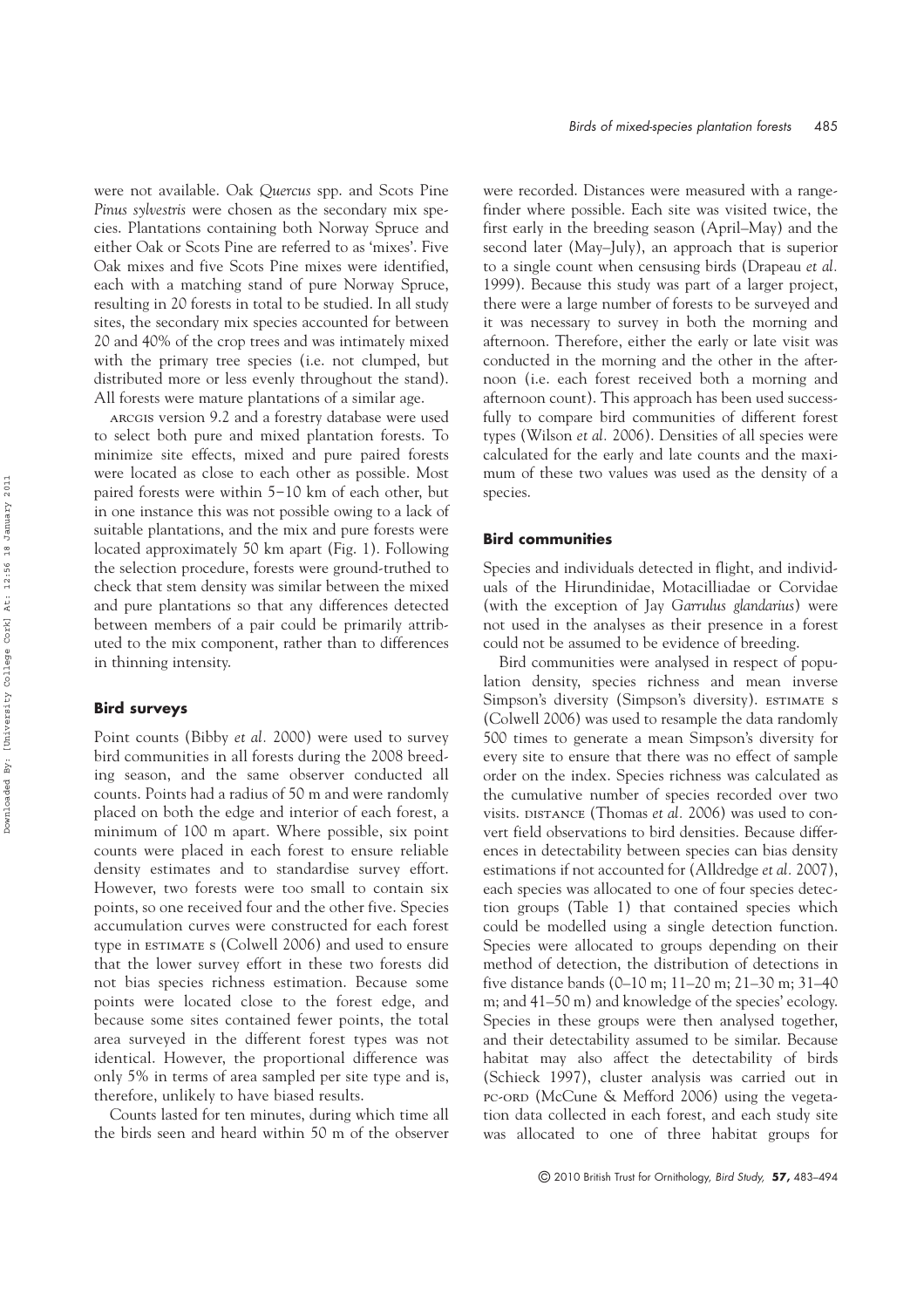

Figure 1. Map of Ireland showing study sites. ♦, pure Norway Spruce plantation;  $\triangle$ , Norway Spruce and Oak mixed plantation;  $\Box$ , Norway Spruce and Scots Pine mixed plantation.

© 2010 British Trust for Ornithology, Bird Study, **57,** 483–494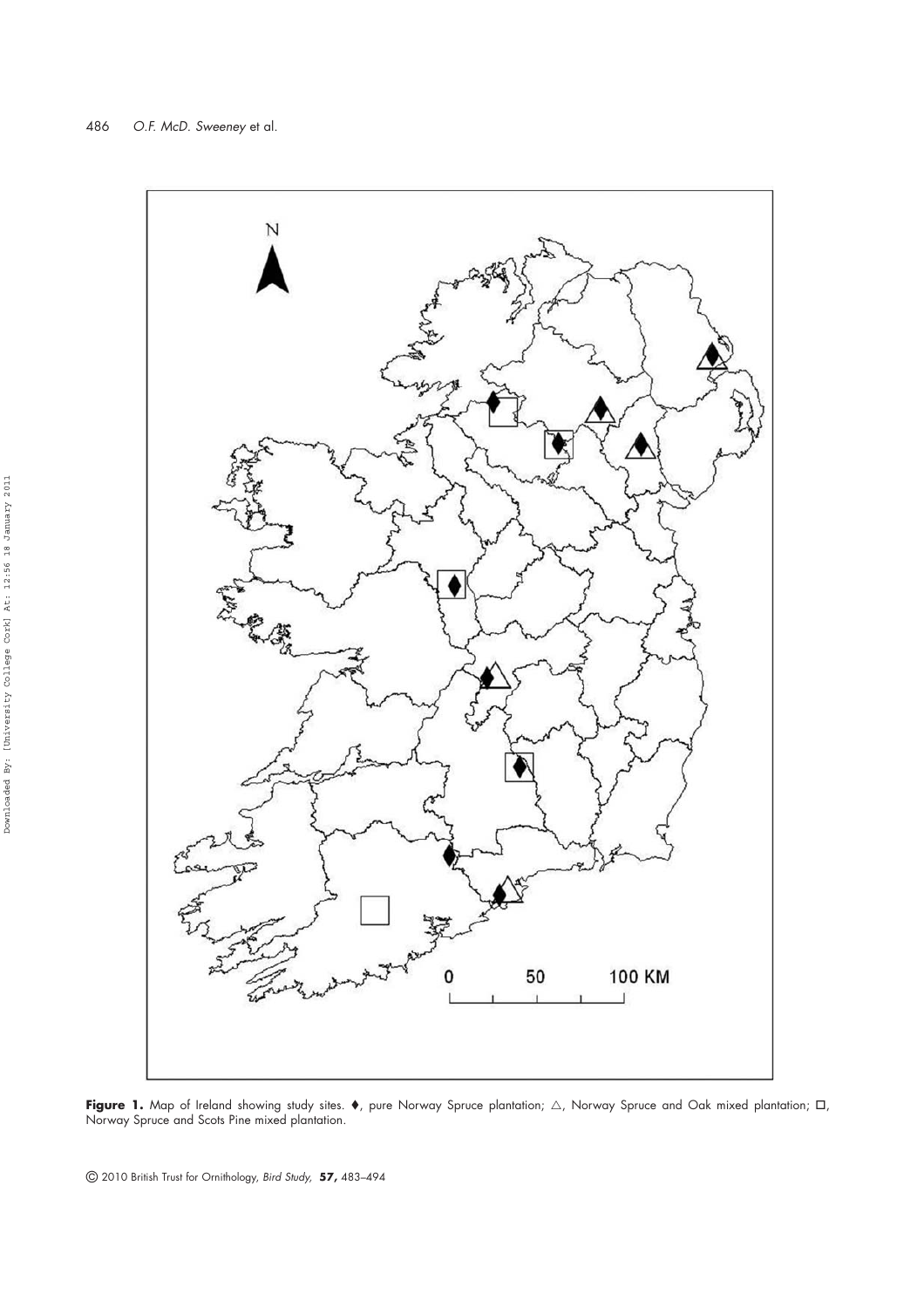**Table 1.** Species detected in pure Norway Spruce (Pure NS); Norway Spruce and Oak mixed plantations (NS:O); and Norway Spruce and Scots Pine mixed plantations (NS:SP), the detection group to which each was assigned and their mean population density (No. ha<sup>-1</sup> ± se). Also shown is the mean bird density for each forest type.

| Species               | Detection group | Scientific name         | Pure NS          | NS:O             | NS:SP            |  |
|-----------------------|-----------------|-------------------------|------------------|------------------|------------------|--|
| Blackbird             |                 | Turdus merula           | $1.39 \pm 0.34$  | $1.14 \pm 0.39$  | $2.85 \pm 0.99$  |  |
| Blackcap              |                 | Sylvia atricapilla      | $0.52 \pm 0.15$  | $0.49 \pm 0.23$  | $1.6 \pm 0.62$   |  |
| Blue Tit              | 4               | Cyanistes caeruleus     | $1.23 \pm 0.44$  | $4.96 \pm 1.61$  | $3.46 \pm 1.82$  |  |
| <b>Bullfinch</b>      | $\overline{2}$  | Pyrrhula pyrrhula       | $0.27 \pm 0.18$  | $0.28 \pm 0.28$  | $0.54 \pm 0.35$  |  |
| Chaffinch             | 3               | Fringilla coelebs       | $3.78 \pm 0.33$  | $4.06 \pm 0.93$  | $4.46 \pm 0.60$  |  |
| Chiffchaff            |                 | Phylloscopus collybita  | $0.23 \pm 0.11$  | $0.32 \pm 0.14$  | $0.97 \pm 0.56$  |  |
| Coal Tit              | 4               | Periparus ater          | $19.19 \pm 2.05$ | $14.93 \pm 2.58$ | $22.82 \pm 3.89$ |  |
| Crossbill             | 3               | Loxia curvirostra       | $0.06 \pm 0.06$  | $\Omega$         | $\Omega$         |  |
| Dunnock               | $\overline{2}$  | Prunella modularis      | $1.05 \pm 0.50$  | $1.40 \pm 0.59$  | $2.14 \pm 0.98$  |  |
| Garden Warbler        |                 | Sylvia borin            | $0.03 \pm 0.03$  | 0                |                  |  |
| Goldcrest             |                 | Regulus regulus         | $19.53 \pm 1.56$ | $16.93 \pm 3.46$ | $19.51 \pm 1.84$ |  |
| Great Tit             | 3               | Parus major             | $0.43 \pm 0.31$  | $0.58 \pm 0.27$  | $0.45 \pm 0.26$  |  |
| Jay                   | 2               | Garrulus glandarius     | $1.00 \pm 0.52$  | $1.31 \pm 0.77$  | $0.74 \pm 0.54$  |  |
| Long-tailed Tit       | 4               | Aegithalos caudatus     | $1.27 \pm 0.42$  | $1.33 \pm 0.06$  | $1.39 \pm 0.85$  |  |
| Mistle Thrush         |                 | Turdus viscivorus       | $0.44 \pm 0.17$  | $0.40 \pm 0.19$  | $0.67 \pm 0.26$  |  |
| Pheasant              |                 | Phasianus colchicus     | 0                | 0                | $0.19 \pm 0.12$  |  |
| Robin                 | 2               | Erithacus rubecula      | $4.94 \pm 0.76$  | $8.14 \pm 1.91$  | $8.53 \pm 1.19$  |  |
| <b>Siskin</b>         | 3               | Carduelis spinus        | $0.03 \pm 0.03$  | $0.06 \pm 0.06$  | $0.09 \pm 0.09$  |  |
| Song Thrush           |                 | Turdus philomelos       | $0.36 \pm 0.13$  | $0.46 \pm 0.33$  | $1.68 \pm 0.42$  |  |
| Spotted Flycatcher    | 2               | Muscicapa striata       | 0                | 0                | $0.34 \pm 0.34$  |  |
| Treecreeper           | 2               | Certhia familaris       | $0.96 \pm 0.27$  | $2.51 \pm 0.45$  | $1.76 \pm 0.69$  |  |
| <b>Willow Warbler</b> |                 | Phylloscopus trochilus  | $0.23 \pm 0.20$  | $0.06 \pm 0.06$  | $0.21 \pm 0.15$  |  |
| Woodcock              | 2               | Scolopax rusticola      | $0.25 \pm 0.25$  | 0                | $\Omega$         |  |
| Woodpigeon            |                 | Columba palumbus        | $1.29 \pm 0.21$  | $1.08 \pm 0.42$  | $2.92 \pm 0.97$  |  |
| Wren                  |                 | Troglodytes troglodytes | $2.79 \pm 0.62$  | $3.15 \pm 0.58$  | $4.91 \pm 1.16$  |  |
| Mean bird density     |                 |                         | $61.26 \pm 2.79$ | $63.58 \pm 5.82$ | $82.22 \pm 5.88$ |  |

subsequent analysis in DISTANCE. Four models were used for fitting of the detection function and aic was used to select the best model for fitting of the detection function. These were: Uniform + Cosine; Uniform + Polynomial; Half normal + Hermite; and Hazard-rate + Cosine (Buckland *et al.* 2001).

#### **Vegetation and structure**

Percentage cover of vegetation in a 30-m radius from each bird survey point was estimated for several structural variables. These included: canopy cover; understorey cover (woody vegetation >2 m tall, but lower than the tree canopy); shrub cover (woody vegetation <2 m tall); field cover (non-woody vegetation) and ground cover (mosses and liverworts). The mean of these variables across all bird survey points was taken as the site mean.

Three  $10 \times 10$ -m vegetation plots, independent of the bird survey points, were also placed in each forest. We included three measured variables from these vegetation plots in our analysis that could potentially influence bird communities: mean dbh of all crop trees;

tree basal area ( $m^2$  per 10  $\times$  10 plot) and the number of stems in the plot (including non-crop trees >2 m tall and  $>5$  cm dbh).

As well as these vegetation variables, a measure of canopy openness derived from fish-eye lens photographs (expressed as a percentage) was included in the models to account for potential variation in canopy cover owing to management. A factor stating whether the forest was a mixed or pure plantation was also included in the models to investigate whether differences were due to site type *per se*. The proportion of a stand that was composed of open spaces was included, as was a factor indicating the presence or absence of rides. Rides and open space were identified using aerial photographs. We used a factor for rides because the coarse scale of the photographs made accurate measurement of ride length unreliable. Models were run with Scots Pine mixes as the baseline, so significant relationships between the response variables and the site type factors indicate differences between Scots Pine mixes and the other forest types. The mean values and ranges of all vegetation and structural variables in each forest type are shown in Table 2.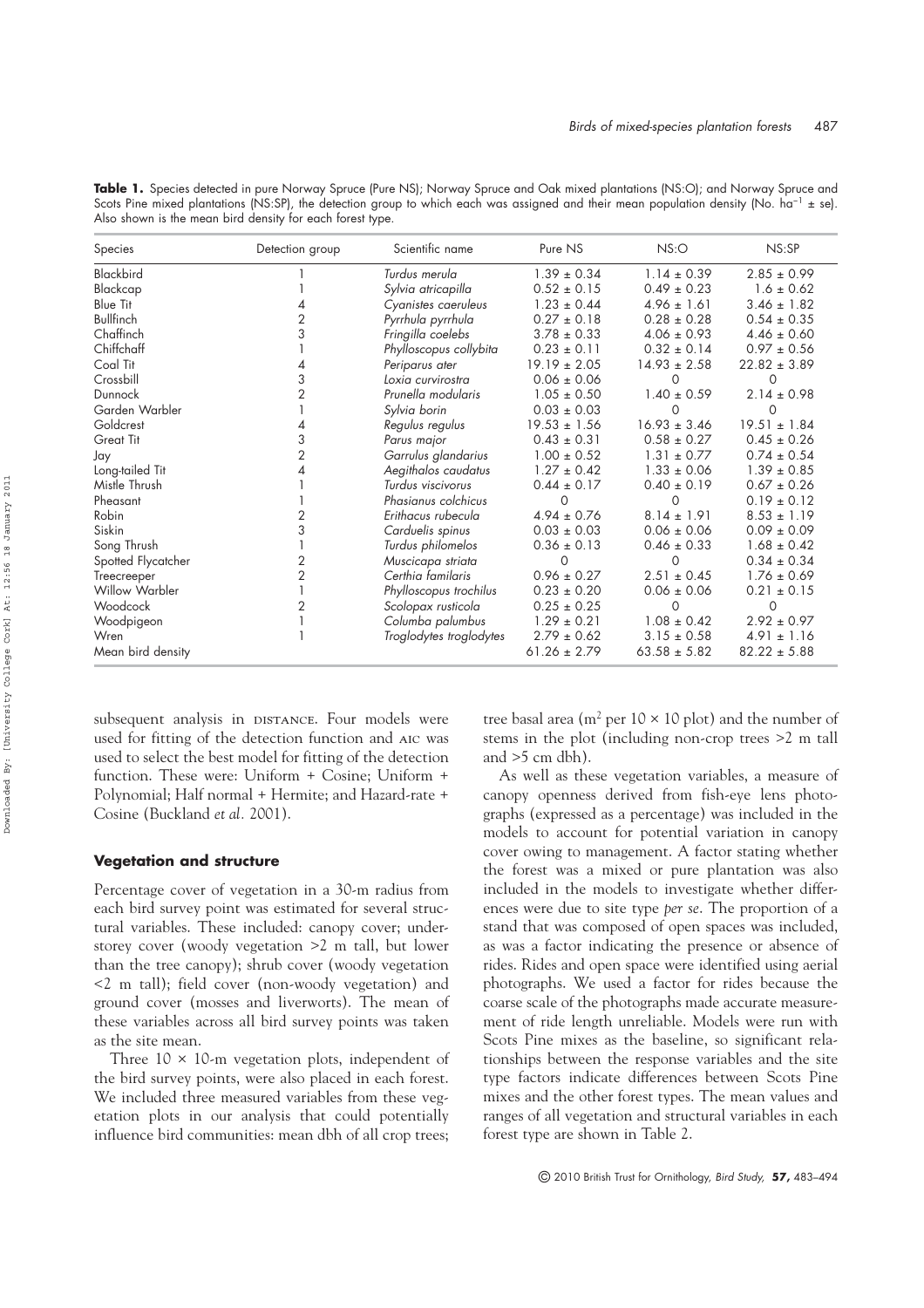|                                                                                                                           | openness (%)<br>Canopy                       | $OS:SP \rightarrow NS:SP$<br>$6.22 \pm 1.14$<br>$4.36 \pm 0.67$<br>$7.96 \pm 1.17$<br>$3.28 - 12.82$<br>$2.44 - 5.44$<br>$5.08 - 11.8$            |  |
|---------------------------------------------------------------------------------------------------------------------------|----------------------------------------------|---------------------------------------------------------------------------------------------------------------------------------------------------|--|
|                                                                                                                           | open space<br>Proportion                     | $0.07 \pm 0.02$<br>$0.05 \pm 0.02$<br>0-0.03<br>$0.01 - 0.13$<br>$0.02 - 0.21$<br>None                                                            |  |
|                                                                                                                           | No. stems                                    | $11.07 \pm 2.10$ 0.0 $\pm$ 0.0<br>$9.80 \pm 1.46$<br>$6.00 - 17.00$<br>$7.53 \pm 0.97$<br>$6.00 - 11.33$<br>$5.33 - 19.67$<br>None                |  |
|                                                                                                                           | <b>Basal</b> area<br>(m <sup>2</sup> )       | $0.53 \pm 0.05$<br>$0.51 \pm 0.05$<br>$0.58 \pm 0.04$<br>$0.44 - 0.66$<br>$0.42 - 0.68$<br>$0.35 - 0.64$<br>None                                  |  |
|                                                                                                                           | dbh (cm)                                     | $28.60 \pm 1.93$ (<br>22.96-33.58<br>$28.23 \pm 2.14$<br>$25.76 \pm 2.75$<br>17.30-32.66<br>22.00-39.74<br>None                                   |  |
|                                                                                                                           | $\infty$                                     | $48.60 \pm 10.28$<br>$15.92 - 77.50$<br>$35.16 \pm 4.60$<br>$34.07 \pm 7.29$<br>NS:SP > NS:O<br>$20.00 - 55.00$<br>14.75-53.75<br>& Pure NS       |  |
|                                                                                                                           |                                              | $18.47 \pm 3.96$<br>$15.22 \pm 4.82$<br>$15.49 \pm 5.82$<br>$6.25 - 39.00$<br>2.42-30.08<br>$3.08 - 37.20$<br>None                                |  |
| nd structural variables in pure Norway Spruce (pure NS); Norway Spruce and Oak mixed plantations (NS:O) and Norway Spruce | Shrub cover [%] Field cover [%] Ground cover | NS:O > Pure NS<br>NS:SP > NSO<br>$47.88 \pm 17.87$<br>$36.55 \pm 8.88$<br>$12.42 - 61.47$<br>$29.59 \pm 7.81$<br>$3.50 - 91.83$<br>$1.83 - 67.87$ |  |
|                                                                                                                           | Understorey<br>cover [%]                     | O.S.SP & NS:D<br>$14.53 \pm 2.78$<br>1.67-20.08<br>$10.64 \pm 3.64$<br>$5.95 \pm 0.92$<br>$2.42 - 11.25$<br>5.83-22.33<br>> Pure NS               |  |
| Table 2. Range and mean ± se of vegetation ar<br>and Scots Pine mixed plantations (NS:SP                                  | Canopy cover<br>(%)                          | $65.67 \pm 10.81$<br>$59.75 \pm 1.93$<br>$51.25 - 74.50$<br>47.33-81.25<br>55.42-66.67<br>$59.57 \pm 9.0$<br>None                                 |  |
|                                                                                                                           |                                              | Kange pure NS<br>Mean pure NS<br>Range NS:SP<br>differences<br>Mean NS:SP<br>Range NS:O<br>Mean NS:O<br>Significant                               |  |

| the forests are noted, test statistics and <i>F-</i> values are aiven in th |
|-----------------------------------------------------------------------------|
| ï                                                                           |
|                                                                             |
|                                                                             |
|                                                                             |
|                                                                             |
|                                                                             |
|                                                                             |
|                                                                             |
|                                                                             |
|                                                                             |
|                                                                             |
|                                                                             |
|                                                                             |
| $71$ Ween ine ioles.                                                        |
|                                                                             |
|                                                                             |
|                                                                             |
| icont differences between                                                   |
|                                                                             |
|                                                                             |
| š                                                                           |
|                                                                             |
|                                                                             |
| į                                                                           |
| ភ<br>ភ                                                                      |
| i                                                                           |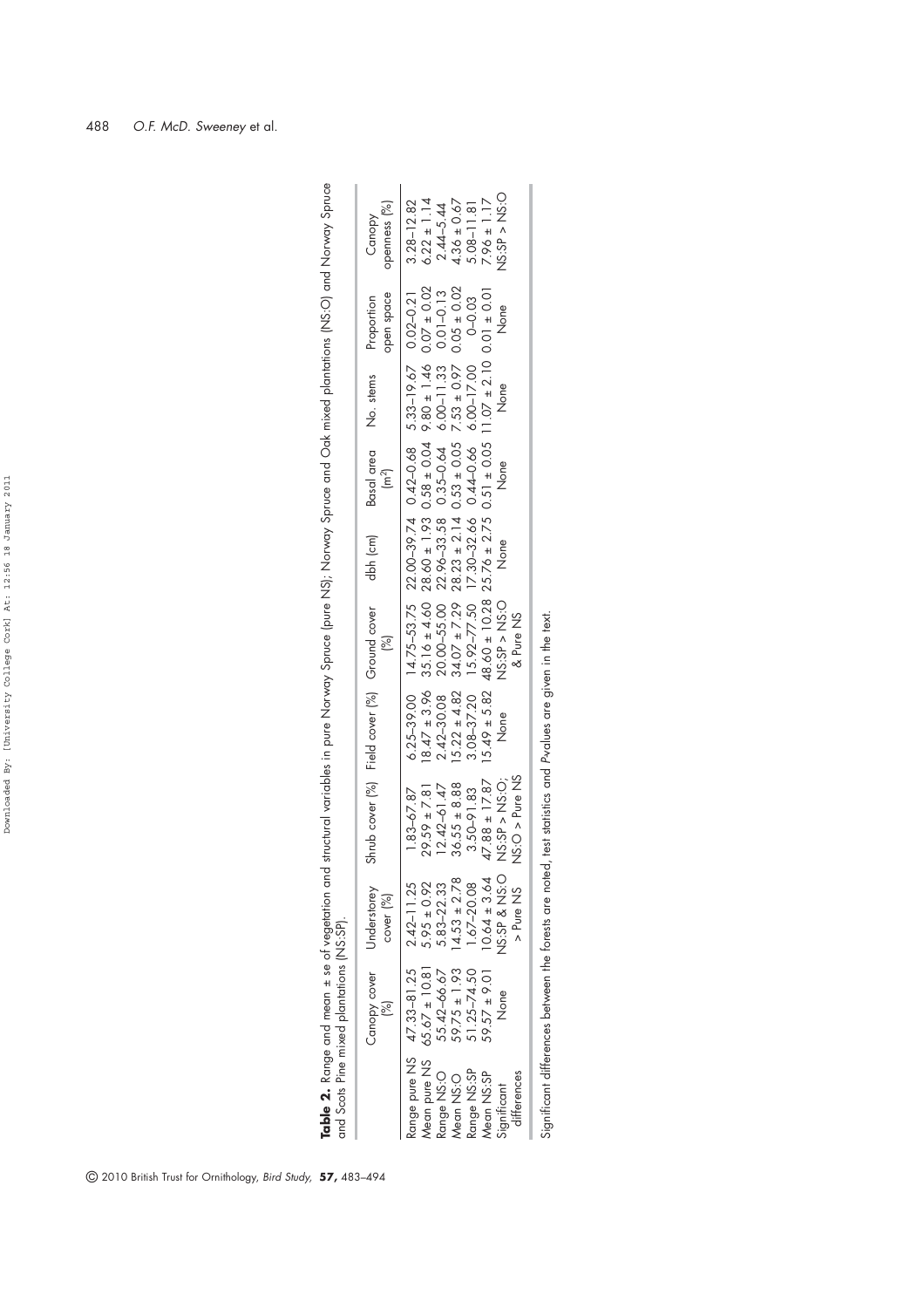Non-metric multidimensional scaling (NMS) was used to categorise the bird communities of the different forest types. This was performed in pc-ord (McCune & Mefford 2006) using random starting coordinates and a Sørenson distance measure and by carrying out 250 runs with real data and 250 with randomised data. The step length was 0.2. All vegetation and bird data were checked for normality, homogeneity and outliers using brodgar (Highland Statistics Ltd, Aberdeenshire, UK), and transformations were applied where necessary.

 glm assuming Poisson distributions, were used to investigate relationships between bird metrics and vegetation. Forwards and backwards selection was used to select a model start point using minimum aic. Models were then re-run dropping the least significant explanatory variable until all remaining variables were significant. Poisson glm was also used to investigate whether vegetation and structural variables differed between the forest types. In this instance, forest type was the single explanatory variable and each structural variable in turn the response variable. Analyses were carried out using brodgar (Highland Statistics Ltd, Aberdeenshire, UK).

## **RESULTS**

#### **Density, species richness and Simpson's diversity**

A total of 25 bird species were used in the analysis. Of these, 23 were detected in pure Norway Spruce, 20 in Oak mixes and 22 in Scots Pine mixes. Of the 25 species, 16 attained their highest population densities in the Scots Pine mixes, 4 in the Oak mixes and 5 in pure Norway Spruce (Table 1). Ordination revealed no clear differences between the bird communities of mixed and pure plantations. To visualise more clearly any differences between the bird communities of the different forest types, we graphically represented the proportion of the total bird density contributed by each species. Although the community structure was roughly similar between the forest types, the two most common species, Coal Tit *Periparus ater* and Goldcrest *Regulus regulus*, accounted for a slightly smaller proportion of the total bird density in both types of mixed plantations than in pure Norway Spruce (Fig. 2).

The models revealed no significant differences in either species richness or Simpson's diversity between the mixed plantations and pure Norway spruce. Total bird density was significantly higher in the Scots Pine mixes than in Oak mixes ( $\zeta = -2.33$ ,  $P = 0.02$ ) or pure Norway spruce  $(z = -3.16, P < 0.01)$  (Table 3, Fig. 3).

# **Vegetation and birds**

There was no significant difference between canopy cover, field cover, tree basal area, mean dbh, number of stems or the proportion of open space between the different forest types. Both Oak mixes  $(z = 5.008, P <$ 0.01) and Scots Pine mixes ( *z* = 3.019, *P* < 0.01) had significantly higher understorey vegetation cover than pure Norway Spruce, but there was no significant difference in understorey cover between Oak mixes and Scots Pine mixes. Scots Pine mixes had significantly higher shrub cover than both Oak mixes  $(z = 2.814, P$  $(0.01)$  and pure Norway Spruce ( $\zeta = 5.531$ ,  $P < 0.01$ ), and Oak mixes had significantly higher shrub cover than pure Norway Spruce  $(z = 2.161, P = 0.03)$ . Scots Pine mixes had significantly higher ground cover than both Oak mixes ( $z = 3.617$ ,  $P < 0.01$ ) and pure Norway Spruce  $(z = 3.954, P < 0.01)$ , but there was no significant difference between Oak mixes and pure Norway Spruce. The canopy of Scots Pine mixes had a significantly higher degree of openness than Oak mixes  $(z =$ 2.531,  $P < 0.01$ ). However, there was no difference in canopy openness between Scots Pine mixes and pure Norway Spruce or between Oak mixes and pure Norway Spruce (Table 2).

The results of all models investigating the relationships between bird metrics and vegetation are summarized in Table 3. The only explanatory variable related to Simpson's diversity was shrub cover, which had a positive influence  $(P = 0.019)$ . The explained deviance of the model was 56%. Shrub cover was also positively related to species richness ( $P = 0.032$ ), with 57% of deviance explained. Total bird density was positively related to shrub cover  $(P < 0.01)$  and the presence of rides in forest stands ( $P < 0.01$ ), and negatively related to field cover  $(P < 0.01)$ ; 87% of the variation was explained by the model in this instance.

# **DISCUSSION**

We found no consistent differences in bird communities between mixed and pure plantations, although the trend was for both Scots Pine and Oak mixes to have higher species richness, Simpson's diversity and total bird density than pure Norway Spruce plantations. Finding mixed plantations proved to be very difficult, and the power of the study to detect differences between the sites types was restricted by the heterogeneity within site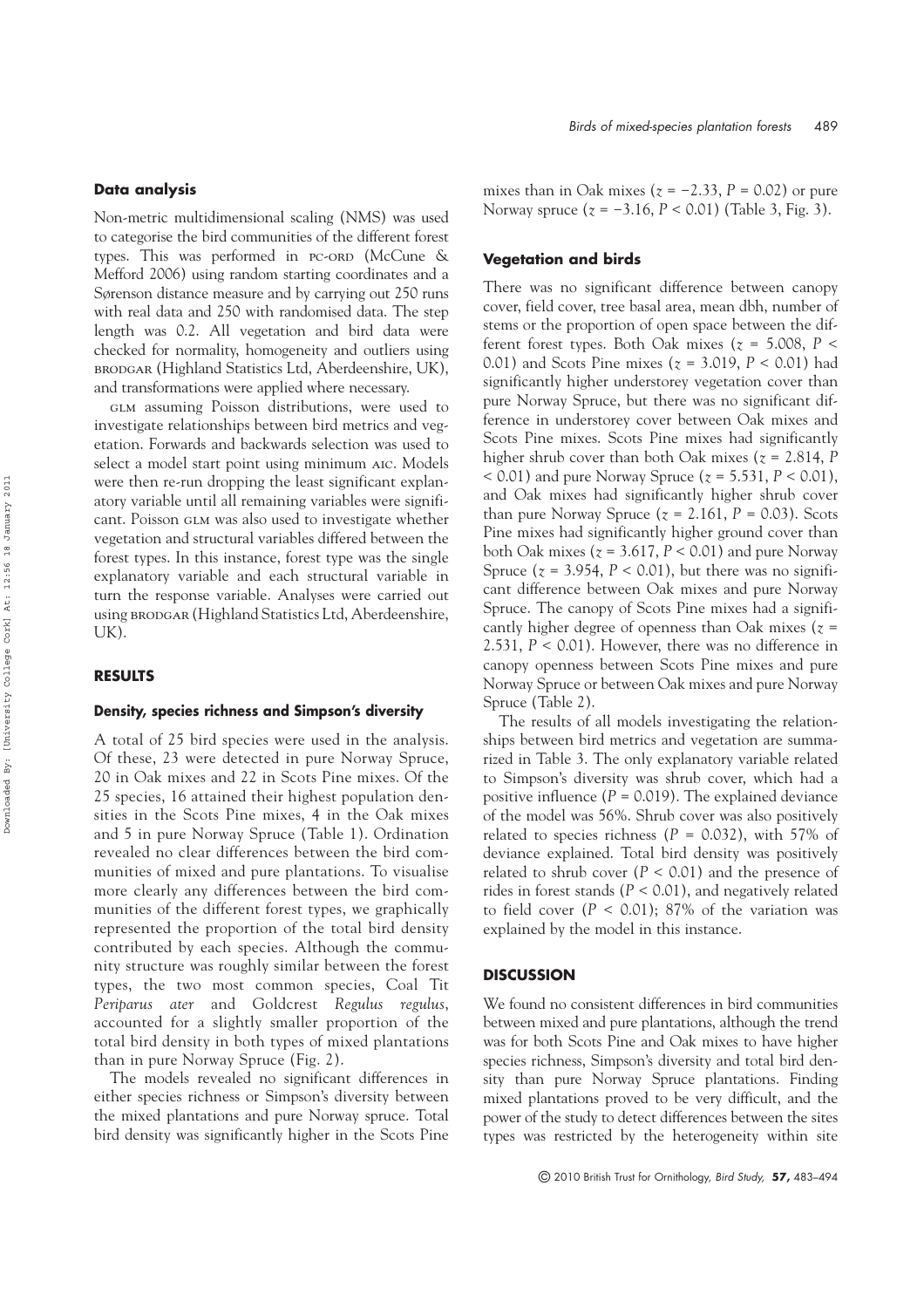

Figure 2. Stacked bar chart, using species densities, illustrating the bird communities in Norway Spruce and Oak mixed plantations (NS:O); Norway Spruce and Scots Pine mixed plantations (NS:SP) and pure Norway Spruce (PURE NS) plantation forests.

Table 3. Results of GLMs investigating relationships between Simpson's diversity, bird species richness and bird density with vegetation and structural variables in three plantation forest types.

| Response variable                                       |                          | Null deviance Residual deviance | Intercept               | Significant explanatory variable                              | Estimate                                  | z                                         |                                     |
|---------------------------------------------------------|--------------------------|---------------------------------|-------------------------|---------------------------------------------------------------|-------------------------------------------|-------------------------------------------|-------------------------------------|
| Simpson's diversity<br>Species richness<br>Bird density | 9.863<br>8.023<br>51.869 | 4.374<br>3.442<br>6.681         | 1.960<br>2.490<br>4.029 | Shrub cover<br>Shrub cover<br>Shrub cover                     | 0.006<br>0.005<br>0.004                   | 2.355<br>2.150<br>3.477                   | 0.019<br>0.032<br>< 0.01            |
|                                                         |                          |                                 |                         | Ride presence<br>Oak mix<br>Pure Norway spruce<br>Field cover | 0.175<br>$-0.180$<br>$-0.213$<br>$-0.007$ | 2.703<br>$-2.328$<br>$-3.159$<br>$-2.778$ | < 0.01<br>0.020<br>< 0.01<br>< 0.01 |

types and by the small sample size. It should also be noted that the ability to translate these findings into recommendations for future plantation forest management depends on the observed patterns in Norway Spruce being a good model for Sitka Spruce, as the latter is by some distance the most abundant plantation forest tree species in Ireland. Sitka Spruce accounts for over 50% of all plantation trees, compared with just 4% for Norway Spruce (Forest Service 2007). The composition of the bird communities of Norway and Sitka Spruce has been shown to be broadly similar (O'Halloran *et al.* 1998), and Norway Spruce may even support more bird species than Sitka Spruce, which allows less light penetration (Batten 1976). The higher species diversity in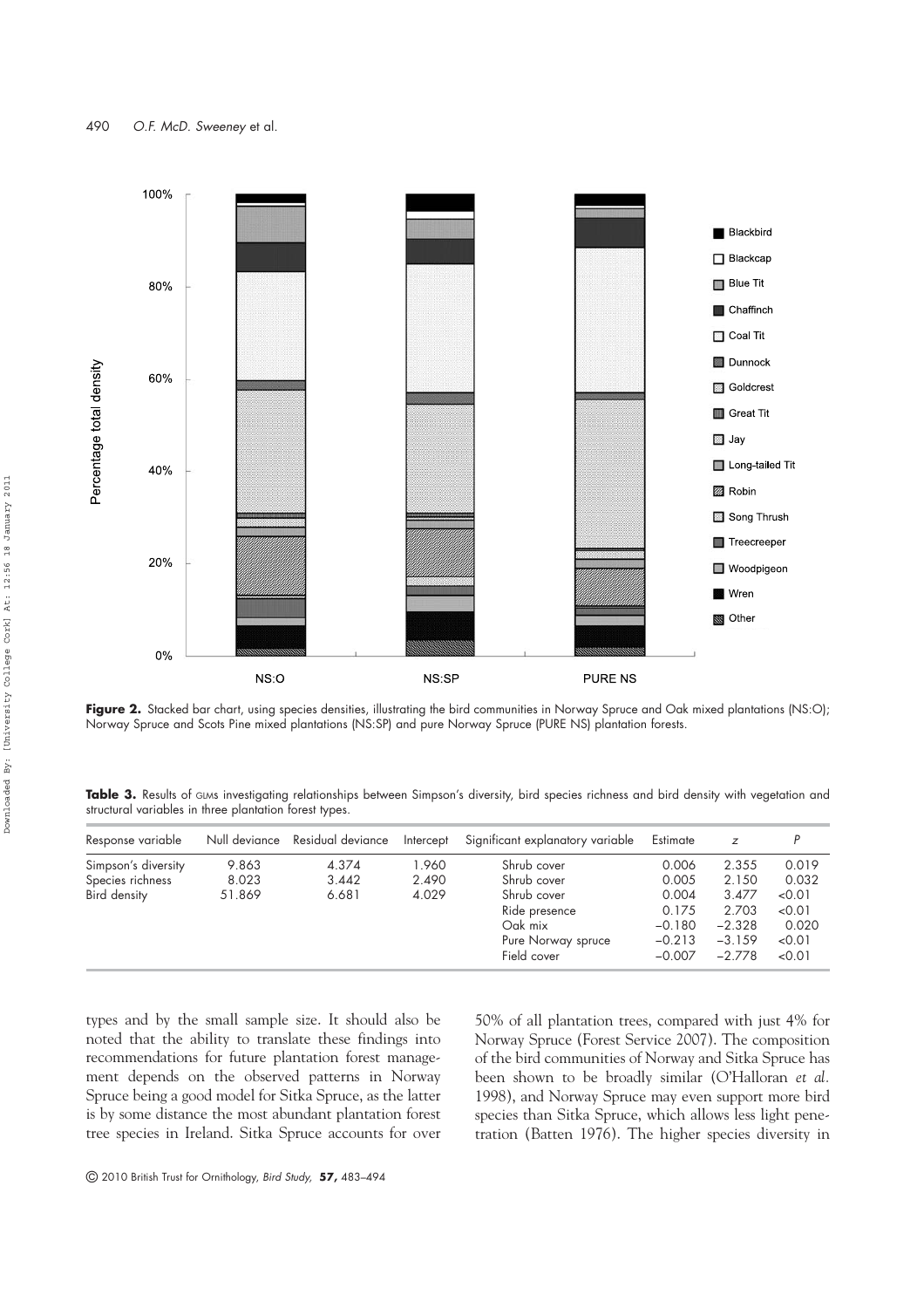

**Figure 3.** Total bird density (black bars), species richness (open bars) and Simpson's diversity (grey bars) (± se) in Norway Spruce and Oak mixed plantations (NS:O); Norway Spruce and Scots Pine mixed plantations (NS:SP) and pure Norway Spruce (PURE NS) plantation forests.

Norway Spruce could be a result of its status as a native species over much of Europe, where many of the bird species considered in this study are also commonly found. Sitka Spruce, in contrast, is a native of North America. The impact of a native tree mix component on bird communities may, therefore, be even more pronounced in Sitka Spruce plantations than in those composed of Norway Spruce.

The relationship between shrub cover and bird density, species richness and Simpson's diversity suggests that the ecological state of the forest, rather than the tree species *per se*, probably exerts the greatest influence on the bird communities of plantations. It is well documented that structural attributes affect populations of various bird species in forests (Quine *et al.* 2007). Shrubs provide both nesting and foraging sites for many forest breeding birds, in both native and plantation forests (Fuller 1995), and a covering of shrubs under the canopy therefore increases the carrying capacity of a stand for a wider range of birds, increasing density, species richness and diversity. The population densities of species that are highly arboreal, such as Coal Tit and Goldcrest, varied less between

the forest types because shrubby vegetation is not as important to their life-histories. The presence of rides in a stand was also significantly associated with bird density. Rides act as elongated clearings in forests and, like roads and glades, allow increased light penetration and enhance non-crop plant diversity (Smith *et al.* 2007), which may in turn result in higher numbers of birds using such areas for foraging. We did not find a significant influence of the area of open space on birds, but this may be because of the fact that most forests possessed very little open space, with only a small number of stands having a large amount of open space owing to the presence of areas of windthrow or parking bays. Although it is recommended to leave some open space for biodiversity considerations (Forest Service 2000), plantations are managed primarily for timber production and therefore open space is probably minimised. It is not immediately obvious why field cover should negatively influence bird density, and this result may be because of the relationship between shrub and field cover: in forests where shrub cover was high, field cover tended to be low and *vice versa*.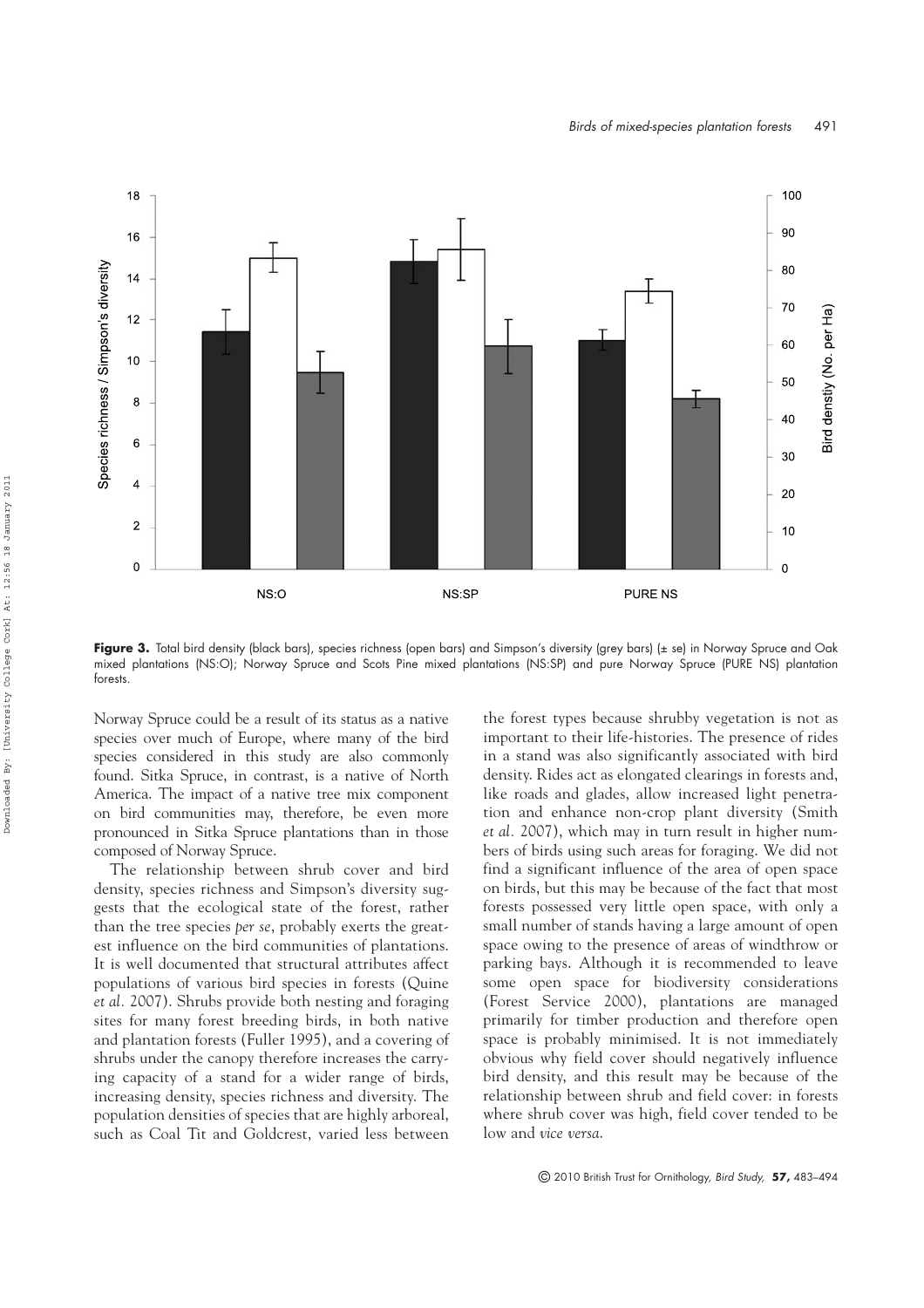Understorey vegetation, including shrub cover, is affected by light intensity, which is in turn influenced by canopy openness (Smith *et al.* 2008). Although we found no current difference in canopy openness between Scots Pine mixes and pure Norway Spruce, the greater amounts of shrub and understorey vegetation in the mixed plantations suggest that historical differences in growth rates of the crop trees may have previously allowed greater light penetration. Initially, the fact that pure Norway Spruce canopies were slightly more open than those in Oak mixes appears difficult to explain. However, this can probably be explained by sampling technique: the camera was mounted on a tripod, which was situated approximately 1 m above the ground. Therefore, understorey vegetation, which was significantly higher in Oak mixes than in pure Norway Spruce, also influenced the measure of openness.

That openness may affect non-crop vegetation, which in turn influences bird communities (Wilson *et al.* 2010), suggests that forest management has an important role to play in maximising the utility of plantations for birds, as thinning increases light transmittance through a coniferous canopy (Hale 2003). However, this runs contrary to the findings of a study in Scotland, where management in the form of thinning had little effect on breeding bird communities (Calladine *et al.* 2009). It may be that variation in thinning intensity between treatments in this study was too low to exert a strong influence on light penetration and thus understorey vegetation; a result of forest managers wishing to maximise crop tree growth for pulp production and minimise growth of competitive noncrop understorey species (J. Calladine, pers. comm.).

We controlled for the influence of management where possible by selecting forests that were structurally similar, thus indicating a similar management history. Some structural variation did exist between the paired sites, as illustrated by the ranges and mean values in Table 2 but, as neither stem density, dbh nor basal area differed significantly between the forest types, observed differences are unlikely to be driven by differences in thinning regimes.

A study of British forests has shown that mixed plantations possess bird communities intermediate between those of pure coniferous and pure broadleaved stands (Donald *et al.* 1998). This pattern was not evident in this study, where differences between the pure Norway Spruce and the mixed plantations were small. This could be partially because of the paucity of specialist woodland bird species in Ireland, which results in much of the breeding bird fauna utilising a variety of habitats, including coniferous plantations. In contrast, several woodland species that are not part of the Irish breeding bird fauna, such as Pied Flycatcher *Ficedula hypoleuca*, Nuthatch *Sitta europaea* and Great and Lesser Spotted Woodpeckers *Dendrocopos major* and *D. minor*, exhibited close associations with broadleaved stands in Britain (Donald *et al.* 1998).

Several species have been identified that occur in Irish coniferous plantations but that are more closely associated with broadleaf vegetation: Blackcap *Sylvia atricapilla*, Blue Tit *Cyanistes caeruleus*, Common Bullfinch *Pyrrhula pyrrhula*, Common Chiffchaff *Phylloscopus collybita*, Great Tit *Parus Major*, Longtailed Tit *Aegithalos caudatus*, Eurasian Treecreeper *Certhia familiaris* and Willow Warbler *Phylloscopus trochilus* (Wilson *et al.* 2010). To this list Garden Warbler *Sylvia borin* and Spotted Flycatcher *Muscicapa striata* may be added (Fuller 1995). We found that all of these species, except Willow Warbler and Garden Warbler, achieved their highest population densities in mixed plantations, with some (e.g. Blackcap, Blue Tit and Treecreeper) two to three times as abundant in mixed plantations as they were in pure Norway Spruce. Garden Warbler was only recorded once in dense shrubs in an area of windthrow at the edge of a pure Norway Spruce plantation that was situated close to Lough Erne, the Irish breeding stronghold of the species (Herbert 1991). Bibby *et al.* (1989) suggest that one method of judging the success of conifer plantation management could be the presence of birds associated with broadleaves in such plantations. In this regard, Oak and Scots Pine mixes were superior to pure Norway Spruce. In the case of the Oak mixes the obvious explanation for the higher population densities of broadleaf associated species is the presence of broadleaf trees. However, Scots Pine is a conifer and, therefore, another mechanism is likely to explain the increase in these species in the Scots Pine mixes. Enhanced growth of non-crop vegetation owing to increased light penetration associated with a more open canopy may have resulted in the higher understorey and shrub cover that was recorded. The habitat provided by such non-crop vegetation is probably responsible for the increase in population density of broadleaf associated birds in Scots Pine mixes (Bibby *et al.* 1989; Wilson *et al.* 2010). This explanation is supported by the fact that the highest population densities of most recorded species (16 of the 25 species analysed), not just those that prefer broadleaf trees, were found in the Scots Pine mixes. Grazing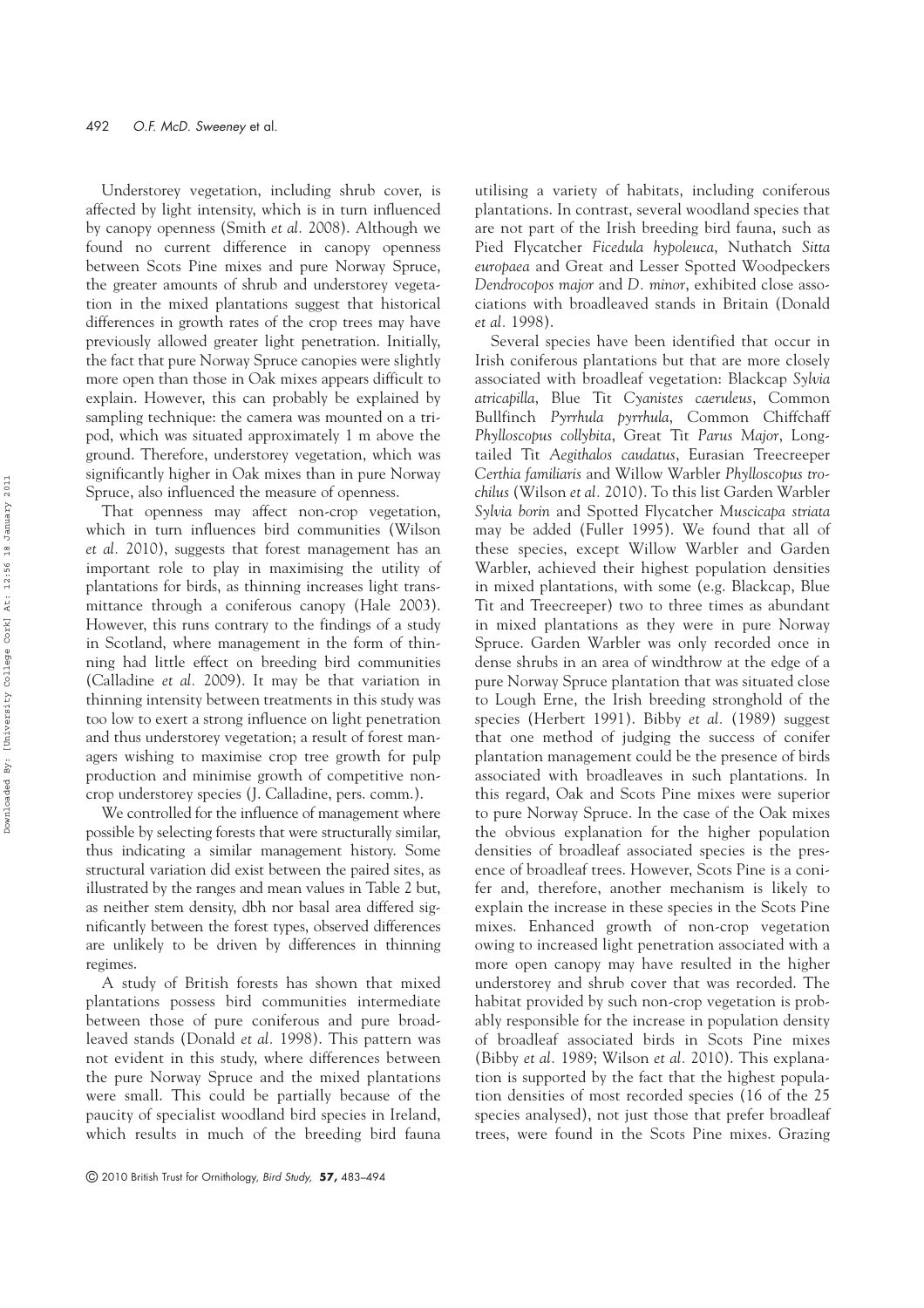also affects bird communities through altering vegetation structure (Donald *et al.* 1998; Fuller *et al.* 2007), but as no grazing animals were observed in any of the study sites, this is unlikely to have been a contributing factor to the observed differences between the forest types.

Some of the differences between the Oak and Scots Pine mixes may be because of the different growth rates of the secondary tree species. In the Scots Pine mixes the Scots Pine was a component of the canopy, while frequently in the Oak mixes the Oak acted as an understorey. It is not recommended to grow Oak and Norway Spruce in the same plantation because of the possibility of suppressing the Oak component (Joyce 2002), and this has occurred in all of our study sites. Management to encourage more vigorous growth of the Oak component, either by thinning the coniferous component or by planting Oak in clumps where individual trees are not in direct competition with the primary plantation species, may increase the utility of Oak mixes to birds. Another possible solution, which may be preferable from a commercial point of view, is to mix conifers and broadleaves at a larger scale by planting pure stands adjacent to each other (Archaux & Bakkaus 2007).

Because of the longer rotation time of Oaks, the Oak component of our study sites would be left after felling the conifers, provided they escaped damage from harvesting activities. Any subsequent rotation may, therefore, contain a secondary Oak component that is much more similar in size to the surrounding conifers. Unfortunately, few, if any, such stands currently exist in the Irish landscape and testing the potential influence of such stands on birds is, therefore, not yet possible.

### **Conclusions and management recommendations**

We found no significant difference in species richness or Simpson's diversity between the Oak and Scots Pine mixes and pure Norway Spruce. However, Scots Pine mixes supported a higher density of birds than either Oak mixes or pure plantations. The mixes and pure Norway Spruce sites differed from one another in respect of several structural variables, of which the most important was shrub cover, which had a positive influence on bird density, species richness and Simpson's diversity. This suggests plantation managers aiming to improve the quality of forest habitat for breeding birds can do so by increasing shrub cover within their forests. Because

the bird communities supported by mixes are slightly more diverse than those in monocultures, we recommend the establishment of mixed plantations (with a native tree component) where possible. In the case of Oak mixes, current management regimes do not allow effective development of the Oak component. Such plantations could be improved for birds either by more intensive thinning of the conifer component, or by planting Oaks in clumps in order to reduce shading from surrounding conifers.

# **ACKNOWLEDGEMENTS**

This project was funded by COFORD under the National Development Plan 2007–2013. Thanks to Coillte Teoranta for access to forests and for the use of their database, and to the Forest Service of Northern Ireland for access to their forests. Foresters in both Coillte and the Forest Service were very helpful in helping to determine management history. Thanks also to Dr Linda Coote and Karen Moore for the use of their vegetation data, and to two anonymous referees, who made several comments that improved the original manuscript.

## **REFERENCES**

- **Alldredge, M.W., Simons, T.R. & Pollock, K.H.** 2007. Factors affecting aural detections of songbirds. Ecol. Appl. **17:** 948–955.
- **Archaux, F. & Bakkaus, N.** 2007. Relative impact of stand structure, tree composition and climate on mountain bird communities. Forest Ecol. Manag. **247:** 72–79.
- Batten, L.A. 1976. Bird communities of some Killarney woodlands. P. Roy. Irish Acad. B **76:** 285–313.
- Bibby, C.J., Aston, N. & Bellamy, P.E. 1989. Effects of broadleaved trees on birds of upland conifer plantations in North Wales. Biol. Conserv. **49:** 17–29.
- **Bibby, C.J., Burgess, N.D. & Hill, D.A.** 2000. Bird Census Techniques. Academic Press, London.
- **Birks, H.J.B.** 1980. British trees and insects: a test of the time hypothesis over the last 13,000 years. Am. Nat. **115:** 600.
- **Buckland, S.T., Anderson, D.R., Burnham, K.P., Laake, J.L., Borchers, D.L. & Thomas, L.** 2001. Introduction to Distance Sampling: Estimating Abundance of Biological Populations. Oxford University Press, Oxford, UK.
- **Calladine, J., Humphreys, E.M., Strachan, F. & Jardine, D.** 2009. Forestry thinning in commercial conifer plantations has little effect on bird species richness and breeding abundance. Bird Study **56:** 137–141.
- **Carruthers, T.D. & Gosler, A.G.** 1994. Distribution of breeding birds in relation to habitat in the Muckross yew wood, Killarney. Ir. Birds **5:** 157–164.
- **Colwell, R.K.** 2006. EstimateS: Statistical Estimation of Species Richness and Shared Species from Samples, Version 7.5. University of Connecticutt, Storrs, CT.
- **Diaz, L.** 2006. Influences of forest type and forest structure on bird communities in oak and pine woodlands in Spain. Forest Ecol. Manag. **223:** 54–65.
- **Donald, P.F., Fuller, R.J., Evans, A.D. & Gough, S.J.** 1998. Effects of forest management and grazing on breeding bird

© 2010 British Trust for Ornithology, Bird Study, **57,** 483–494